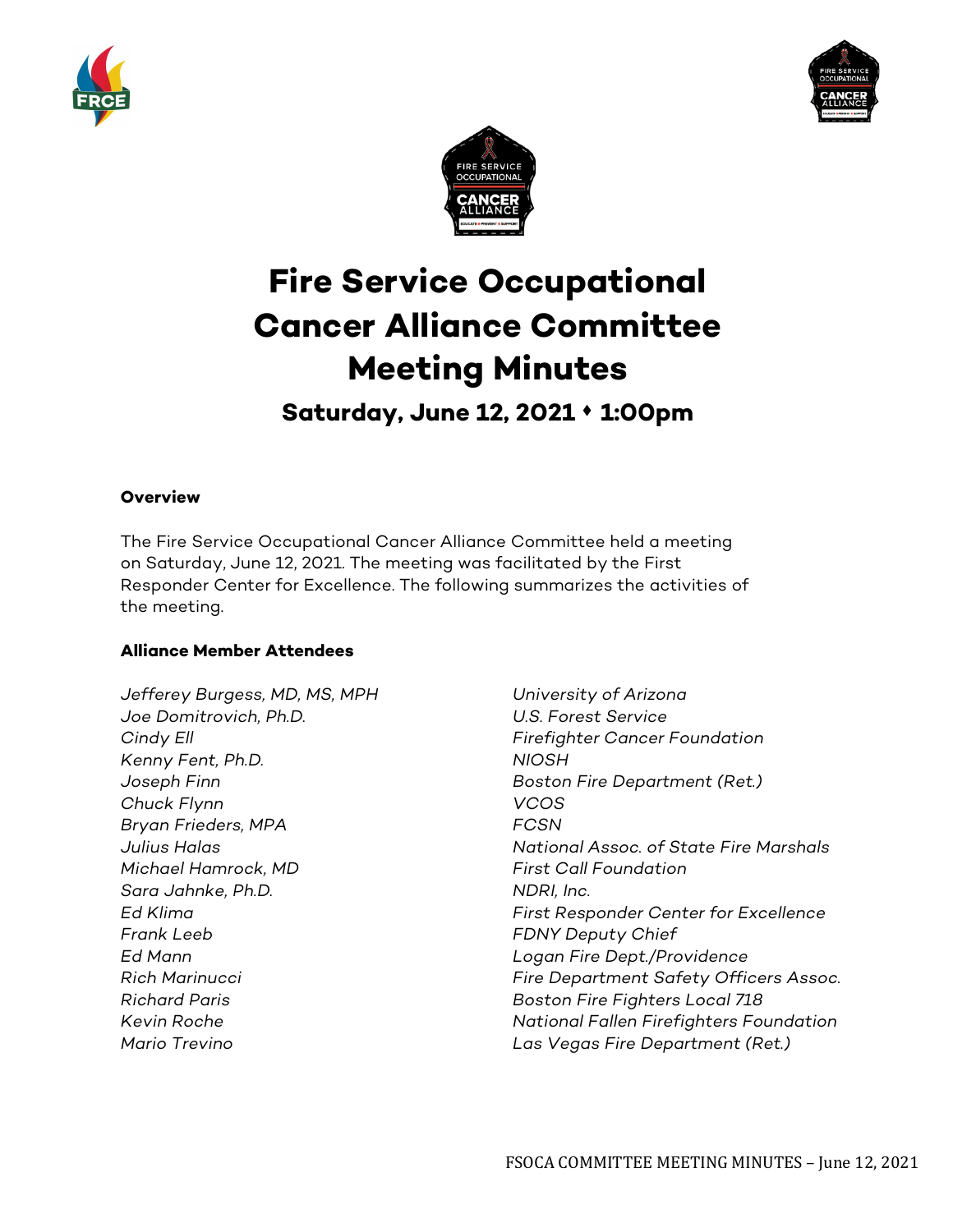



#### **Guest Attendees**

*Casey Grant DSRAE, LLC Kepra Jack Heart Fit for Duty Graham Pawlet U.S. Forrest Service Andrew Schwartz LION Nathan Trauernicht IFE USA/IAFC SHS Molly West U.S. Forest Service*

*Abdul Alobireed University of Pittsburgh Shawn Beitel University of Arizona John Gulotta Tucson Fire Department Jeff Pauley IAAI Health & Safety Darin Wallentine Tucson Fire Department Keith Tyson Firefighter Cancer Support Network*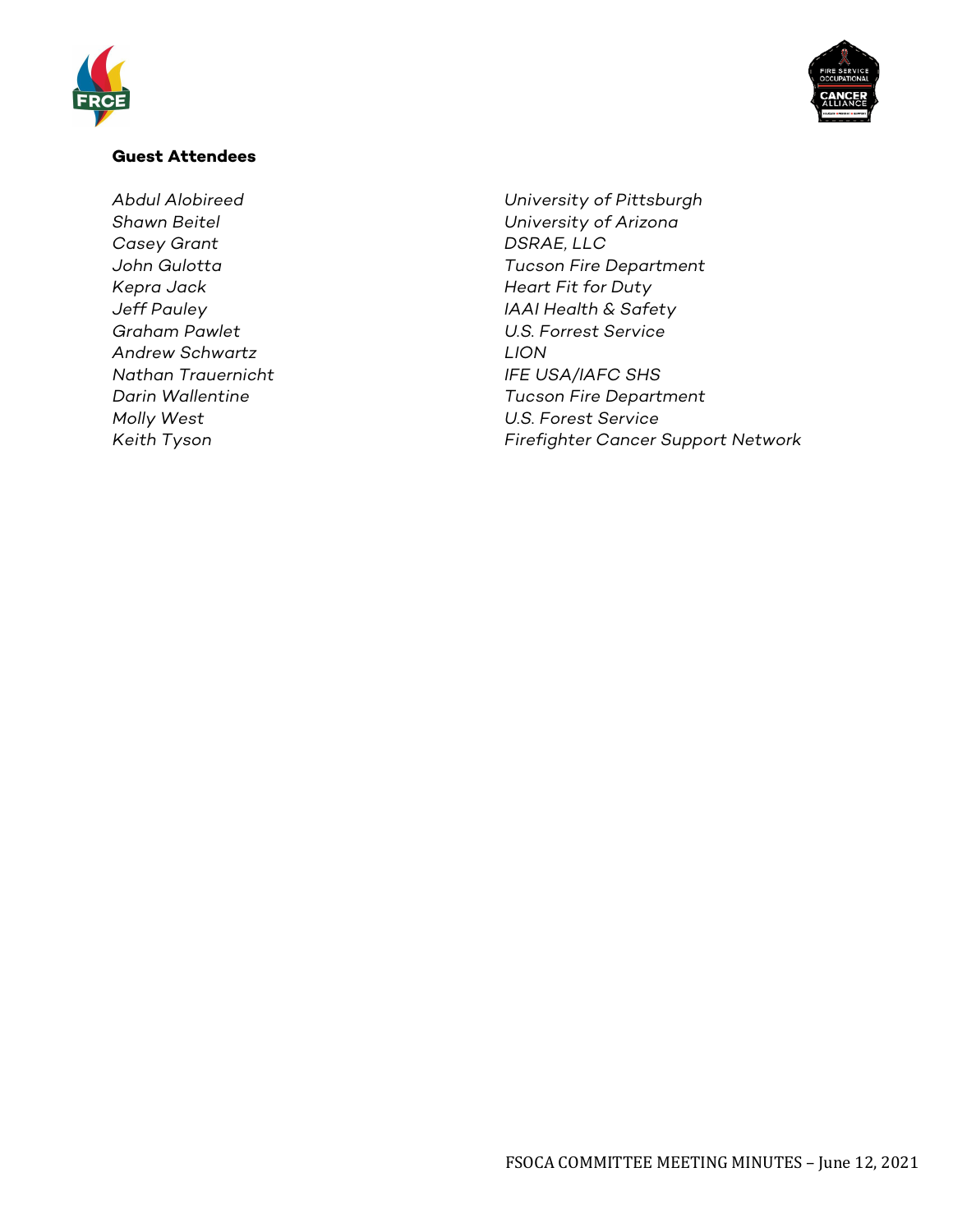



# **Welcome and Opening Remarks - Ed Klima**

Ed Klima, Managing Director of the [First Responder Center for Excellence](https://www.firstrespondercenter.org/cancer/) welcomed everyone to the meeting. The strategic plan update and the September 2020 steering committee minutes were emailed to everyone prior to the meeting.

Introduction of attendees followed.

# **Organizational Updates**

**Chuck Flynn[/VCOS](https://www.iafc.org/) -** VCOS is in the process of updating the Lavender Ribbon Report. Hoping to release it at FRI in July but if not, it will be released in November at VCOS Symposium in the Sun, in Clearwater, FL.

**Bryan Frieders[/FCSN](https://firefightercancersupport.org/) –** FCSN is transitioning into Canada. Keith Tyson has stepped down as Vice President of Education, Research, Development and Outreach. Bryan recognized Keith for all he's done.

**Michael Hamrock/First Call Foundation -** 33% of Boston Firefighters skin tests come back with nodules, biopsy, thoracic aorta. Working to get testing with Insurance Companies**.** Early detection is best.

**Frank Leeb[/FDNY](https://www1.nyc.gov/site/fdny/index.page)** - Encouraging that the 9/11 cancer data shows the survivability rate increasing, feels it all goes back to what Dr. Hamrock shared about early detection and how important it is.

**Ed Klima**/**[FRCE](https://www.firstrespondercenter.org/) –** The FRCE received funding to revise the IAFC's providers guide. This includes (1) updating the testing that is recommended in the guide (2) providing supporting documentation for clinicians based on evaluation feedback from them that they understand the guidance, but they want more supporting documentation.

Discussion: Another problem firefighters have when they take the providers guide to their primary care physician, they get push back on what is covered by insurance. Working with the insurance industry to provide codes could be beneficial.

The FRCE continues to hold Regional Cancer Seminars. In 2019, prior to COVID the seminars were very successful. It was decided not to hold them virtually in 2020 because we felt the real value is in holding them in person. The first training since the pandemic was held in March and the remaining seminars ae being scheduled as the funds will run out in 2022. If anyone is interested in holding a seminar, please contact Ed or Lori.

The FRCE Research to Practice Portal was recently updated and has over 1000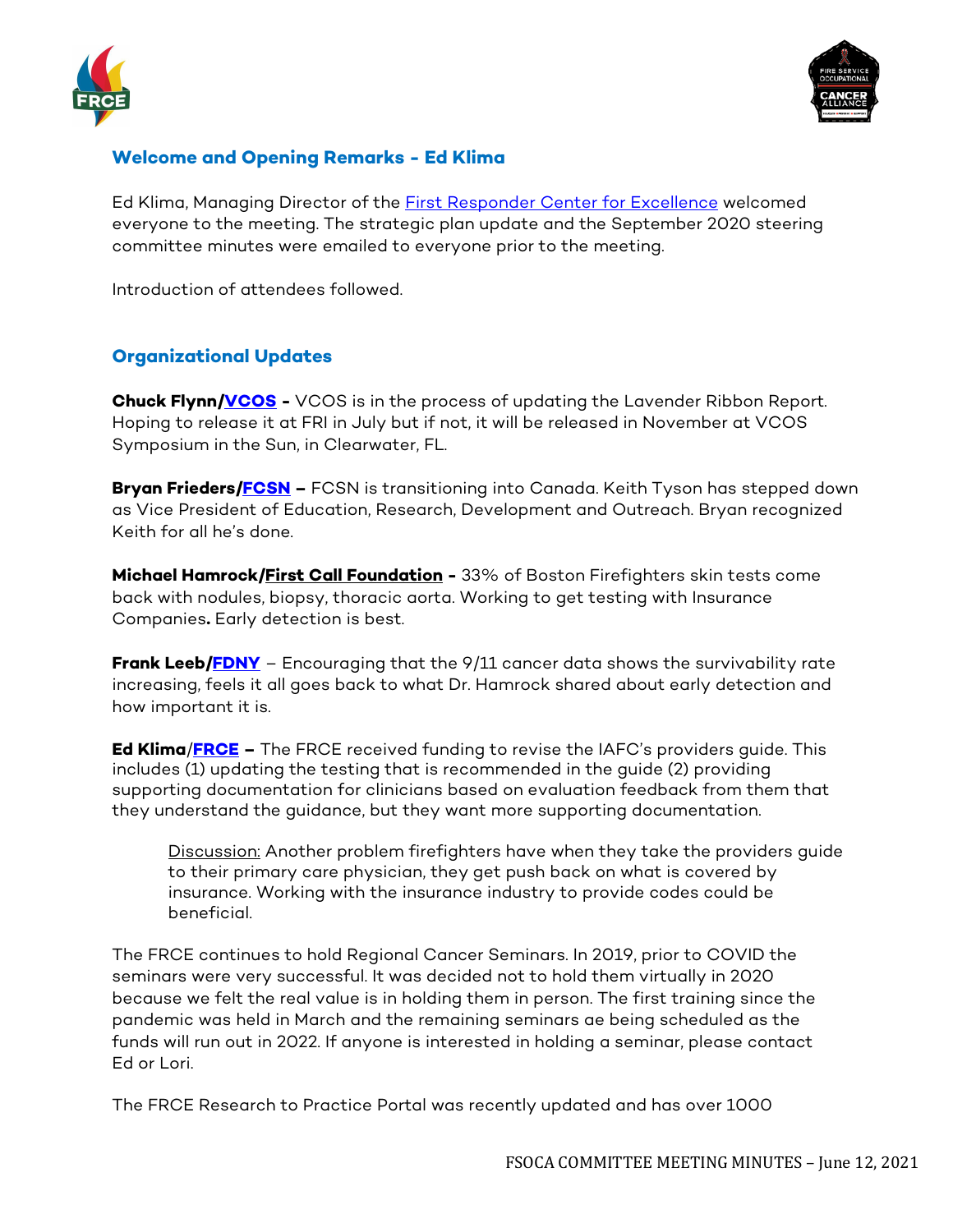



resources/articles. We wanted to provide a format that was easily searchable.

Now available on the FRCE website is the Firefighter Physical toolkit. The toolkit is for small combination volunteer departments trying to implement a physical program. It provides sample policies, sample procedures on how to get funding and how to implement a program.

In conjunction with Firehouse Expo in September, the FRCE will be hosting two meetings:

A consensus meeting to work on developing a strategy from an overall health and wellness perspective. Currently we have a strategic plan for cancer and behavioral health, we are looking to develop one for overall health and wellness.

A telemedicine meeting to look at what opportunities there are going forward and what are some of the things we learned last year.

Prior to the pandemic, worked with Larry Petrick to create an updated presumptive legislative guide. The guide is updated through the beginning of 2020 and is available upon request.

**Jeff Burgess[/University of Arizona](https://azprc.arizona.edu/)** – The FFCCS has made a lot of advances in terms of the expansion study. Continuing work on fire investigators & trainers working with NIOSH to look at total exposures and health effects. With NIOSH's help we've expanded the buoy side of the wildland interface and have a lot of work coming back from LA County and Orange County Fire Authority.

With funding received to work with volunteers. Working with Dr. Judith Graber of Rutgers she is helping us and bringing in a substantial number of volunteer firefighters to the study.

Also received funding for a women's firefighter study, it involves not just cancer risks but reproductive outcomes and stress. Working with Sara Jahnke, currently we have over 15/20 fire departments participating.

Continuing to generate from this information about health risks and exposures to firefighters and from other studies IARC has chosen to revisit firefighting and its association with cancer.

Discussion: Feels this issue pertains to cancer as well as a concern about adverse reproductive outcomes to firefighters, including children of firefighters. There are studies out there for increasing cancer in kids of firefighters. There have been conflicting articles on birth defects. Don't know the extent but feels there needs to be a study to look at it. Feels it's important and relates to cancer, many exposures can lead to adverse reproductive risks.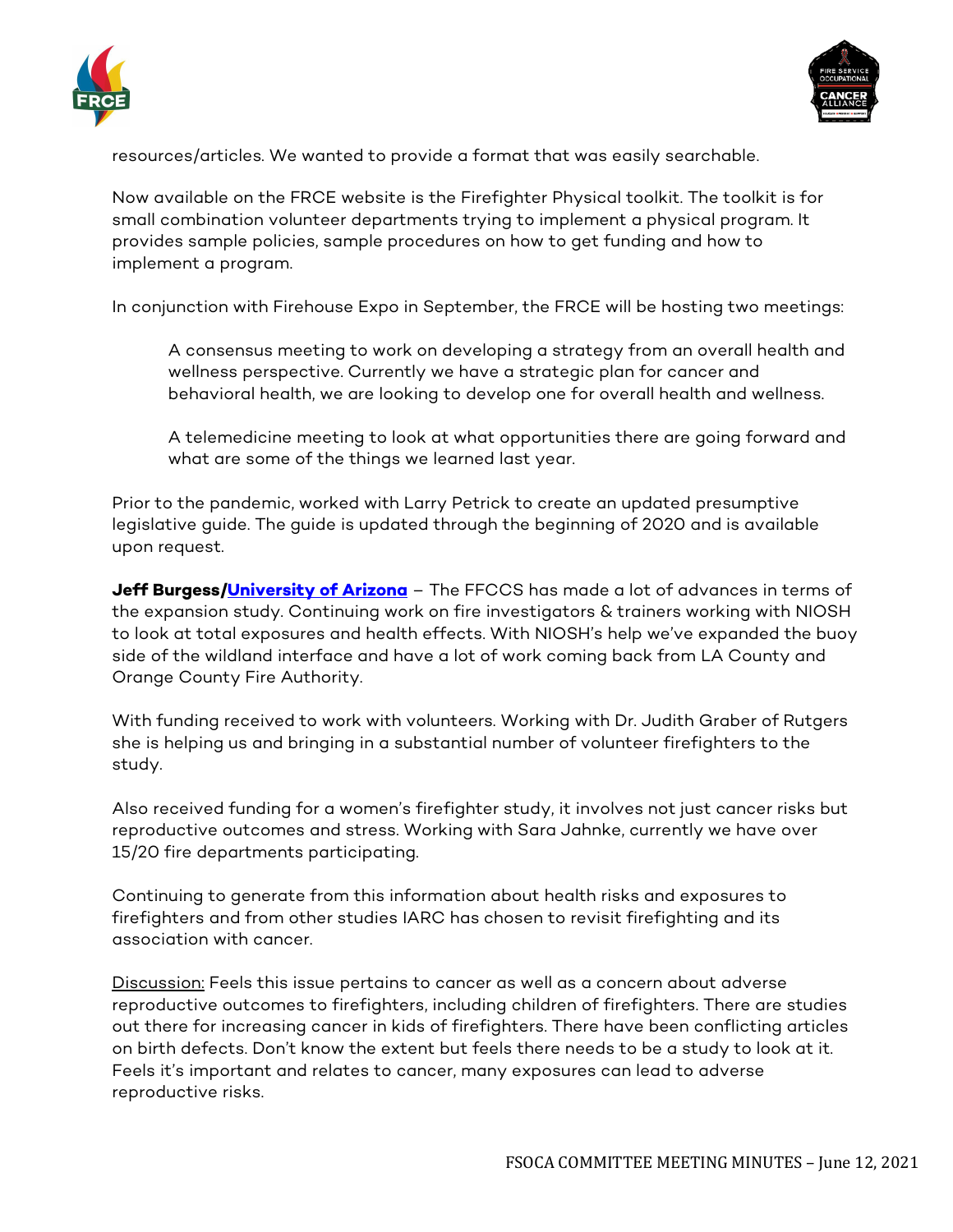



**Rich Marinucci[/FDSOA](https://www.fdsoa.org/)** - Taking all this information and trying to interject it into our training. The annual Fire Apparatus & Health and Safety Conference is scheduled for January 12 & 13, 2022 in Scottsdale, AZ. More than usual part of the presentations will be on cancer and cancer prevention. Also, taking a lot of the information and putting it into 2-day ISO & HSO academies.

In the absence of being able to meet in person last year during COVID, we started Wellness Wednesdays. These are 1–2-minute videos that give a quick tip that gets posted on social media.

**Sara Jahnke/***NDRI, Inc.* - Just finished a study with Oregon State University on dose. Comparison to on duty versus off duty. Higher PAH found in on duty firefighters.

Working with FCSN on a project from their prevention grant, the group 1540 partnered to do some dissemination of training and resources around early detection, being aware of your symptoms and how to talk to your dr. about them. As part of this, we are developing summary documents on each of the major types of cancers firefighters are exposed too. Firefighters can use these documents when they go to talk to their doctor or when they are trying to get coverage.

Working to update the Providers Guide by adding supporting documentation. Some feedback we received from clinicians is why certain testing is recommended so we are adding references and also looking to partner with a primary care organization, where they can go if they want physician information.

Working on the Wildland Firefighter Cancer Training modules, putting together some online training resources around health behaviors and modifiable risk factors.

**Jeff Pauley[/IAAI](https://www.firearson.com/)** – Looking at starting an Accident/Near Miss Database for Fire Investigators. Survey was completed of our membership; responses will be reviewed and if everyone agrees we will start looking for funding.

**Andrew Schwartz[/LION](https://www.lionprotects.com/)** –LION has been focused on the TotalCare Cleaning and Repair Business, trying to find better ways to more effectively remove contaminants from PPE. Don't have results that are market ready yet but working on it and have some potential technologies that could be very effective. This has been the primary focus, how to get the

contaminant out of the gear at a much higher level because the NFPA 1851 washing process is not 100% effective. There's still a lot of variability in the 1851 cleaning process and on what is removed so one of the focuses we have been pushing is trying to get something that doesn't destroy the gear. Hoping to have results by next year.

What can we do in our communications and user guides to be more effective? How do we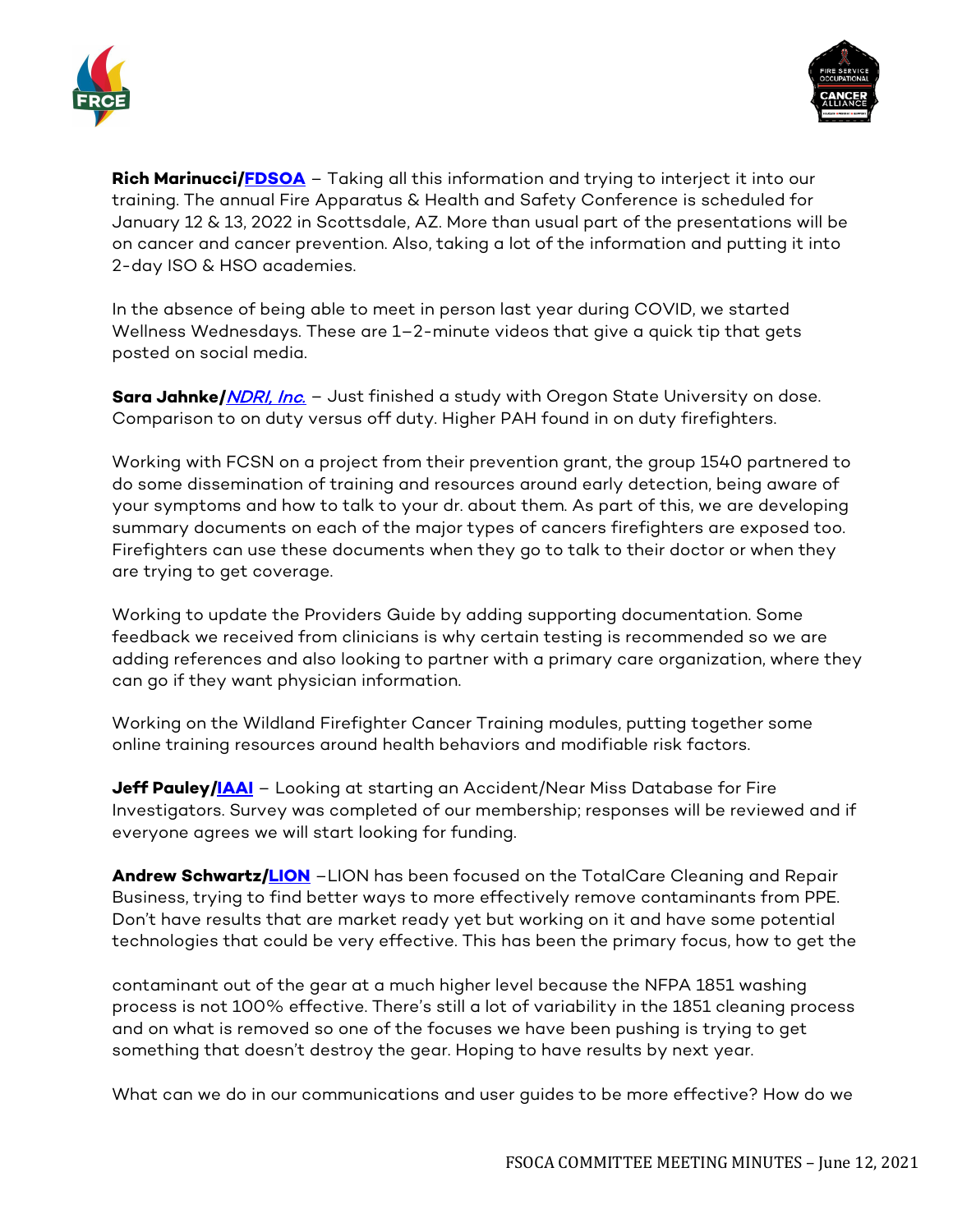



communicate user information more effectively? How do we improve it? How can we make it more effective to get the message that we are trying to get to the firefighters? Reach out to Andy with any ideas you may have.

**Ed Klima** thanked LION for all their support of the FRCE.

**Kenny Fent[/NIOSH](https://www.cdc.gov/niosh/index.htm)** – Wrapping up the PPE Interface study with IFSI / UL. Headed back to IFSI this summer to do human subject testing. The purpose of the study is to determine what happens when you tighten up the interfaces around the neck, wrist and waist for the turn out gear and how does that effect the chemical exposures and heat stress.

Will be publishing a paper soon where we show the gas and vapor breakdown for turn out gear. We saw really high levels of benzene breaking through turn out gear. and then working on a paper right now where we measured PAH metabylites in urine before and after firefighting hope to have a paper out by the end of the year.

Finished data collection for our wildland firefighter health effects study in partnership with the Forest and Park Service. Unfortunately, we lost a year of data collection because of COVID but we are combing through the data we do have and just recently submitted a methods paper.

We've made a lot of progress from the science side of things on the National FF Registry. We have an approved protocol questionnaire and consent form and working to get the last round of assurances and approvals. However, a hold up is the IT



side of things and developing a public facing registration system. There are new data security regulations we have to meet; this has caused quite a delay and some challenges. We need as much support as we can to get this up and running, we need the scientific and fire service stakeholders to reach out to your congress members or the CDC director and share how important this is to get done.

**Ed Klima** – We will get some talking points from Kenny, that people can use when reaching out to their congress members.

**Joe Domitrovich[/U.S. Forest Service](https://www.fs.usda.gov/)** – Wrapped up our collaboration with NIOSH on the multi-year health effects study. Looked at renal function and pulmonary function. A methods paper is being submitted. Working now to look at some more targeted functional areas.

Also working on a systemic review of carcinogens in the Wildland Fire Environment. This is an anchor point to see what is out there, with this review we will have a better understanding of the carcinogen exposure.

If you're working on development of educational materials for wildland, please reach out to